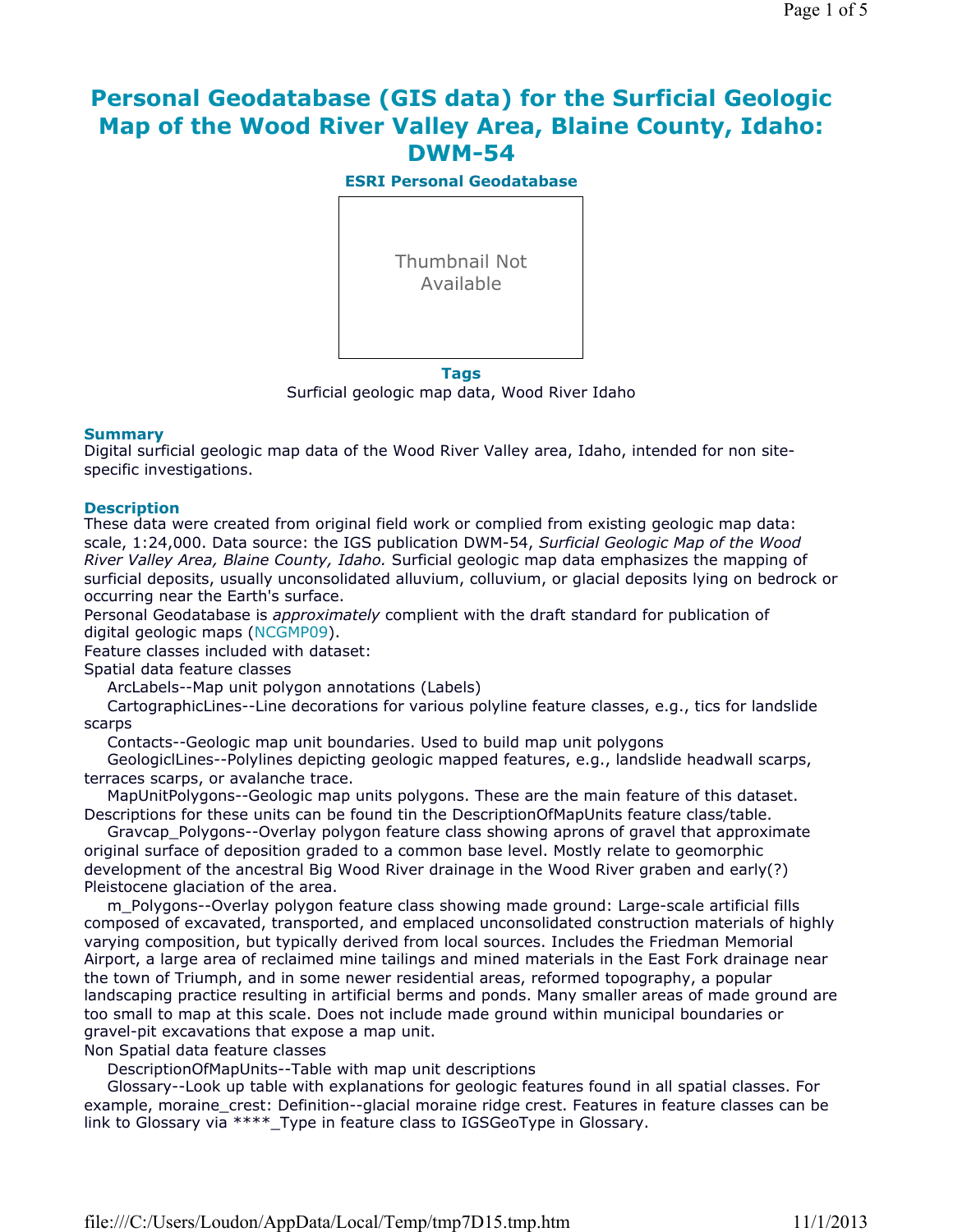Sources--Sources of geologic mapping. Link via DataSourceID in feature class to DataSources ID in Sources.

#### **Credits**

Science data credit: Roy M.Breckenridge and Kurt L.Othberg; GIS credit: Loudon R. Stanford. B.Benjamin E. Studer, and Jane S. Freed

#### **Use limitations**

Geologic map data intended for non site-specific use. These data compiled from 1:24,000 geologic mapping and should not be used at larger scales, e.g., 1:12,000.

## **ArcGIS Metadata ►**

#### **Citation ►**

TITLE Personal Geodatabase (GIS data) for the Surficial Geologic Map of the Wood River Valley Area, Blaine County, Idaho: DWM-54 PUBLICATION DATE 2006-10-01 00:00:00

**SERIES** NAME Digital Web Map ISSUE 54

RESOURCE IDENTIFIER VALUE DWM-54

*Hide Citation ▲*

## **Citation Contacts ►**

RESPONSIBLE PARTY ORGANIZATION'S NAME Idaho Geological Survey CONTACT'S ROLE publisher

> CONTACT INFORMATION ► PHONE VOICE 208-885-7991

#### ADDRESS

TYPE physical DELIVERY POINT Morrill Hall, Third Floor, University of Idaho CITY Moscow ADMINISTRATIVE AREA Idaho POSTAL CODE 83844-3014 COUNTRY UNITED STATES E-MAIL ADDRESS IGS@uidaho.edu

*Hide Contact information ▲*

*Hide Citation Contacts ▲*

#### **Locales ►**

LOCALE (UNITED STATES)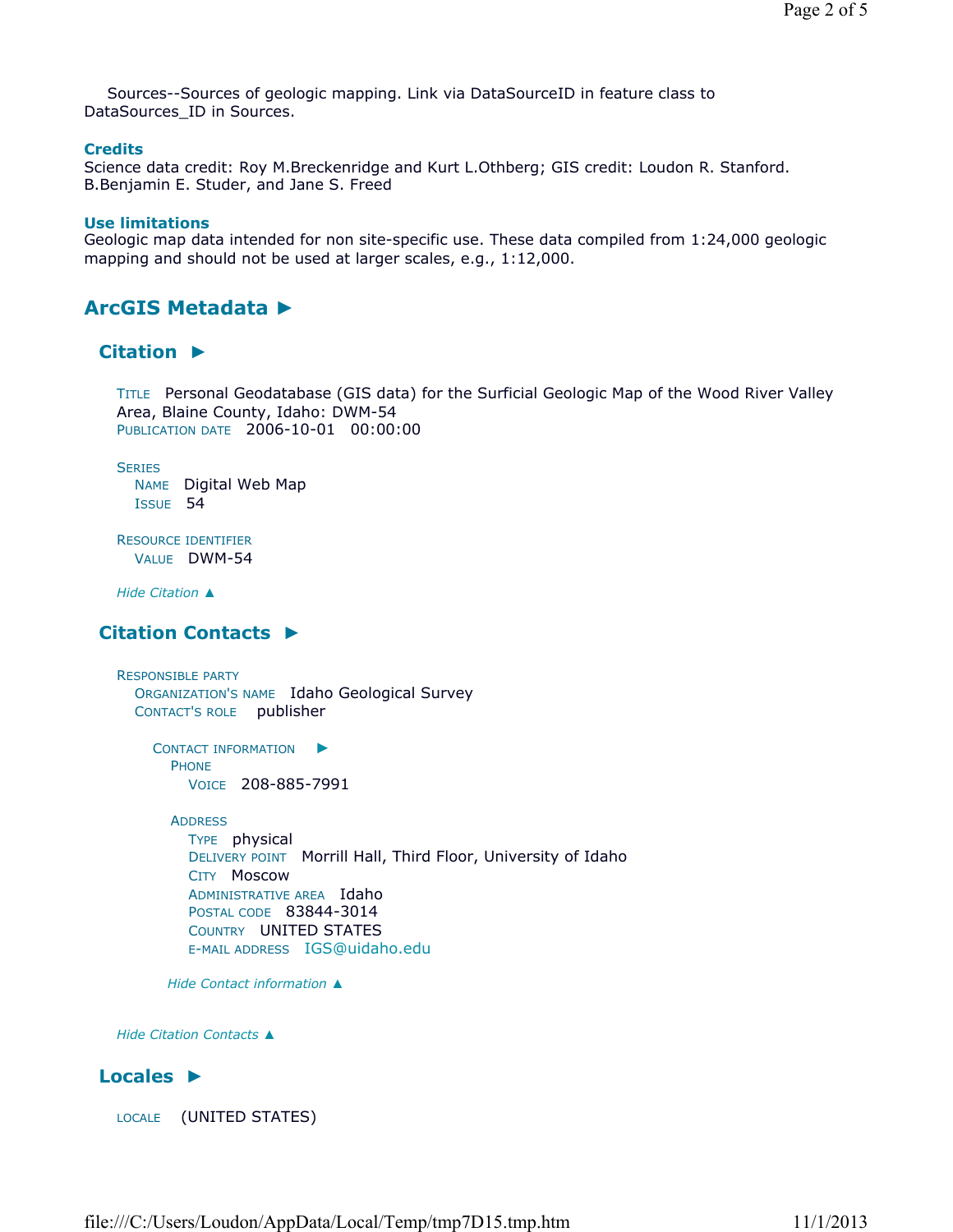*Hide Locales ▲*

## **Resource Details ►**

DATASET LANGUAGES English DATASET CHARACTER SET utf8 - 8 bit UCS Transfer Format

SPATIAL REPRESENTATION TYPE vector

SPATIAL RESOLUTION DATASET'S SCALE SCALE DENOMINATOR 24000

#### **CREDITS**

Science data credit: Roy M.Breckenridge and Kurt L.Othberg; GIS credit: Loudon R. Stanford. B.Benjamin E. Studer, and Jane S. Freed

*Hide Resource Details ▲*

### **Extents ►**

#### EXTENT

GEOGRAPHIC EXTENT BOUNDING RECTANGLE EXTENT TYPE Extent used for searching WEST LONGITUDE -114.440168 EAST LONGITUDE -114.186534 SOUTH LATITUDE 43.374319 NORTH LATITUDE 43.813184 EXTENT CONTAINS THE RESOURCE Yes

*Hide Extents ▲*

## **Resource Points of Contact ►**

POINT OF CONTACT ORGANIZATION'S NAME Idaho Geological Survey CONTACT'S ROLE originator

*Hide Resource Points of Contact ▲*

### **Resource Maintenance ►**

RESOURCE MAINTENANCE UPDATE FREQUENCY as needed

*Hide Resource Maintenance ▲*

## **Resource Constraints ►**

**CONSTRAINTS** LIMITATIONS OF USE Geologic map data intended for non site-specific use. These data compiled from 1:24,000 geologic mapping and should not be used at larger scales, e.g., 1:12,000.

*Hide Resource Constraints ▲*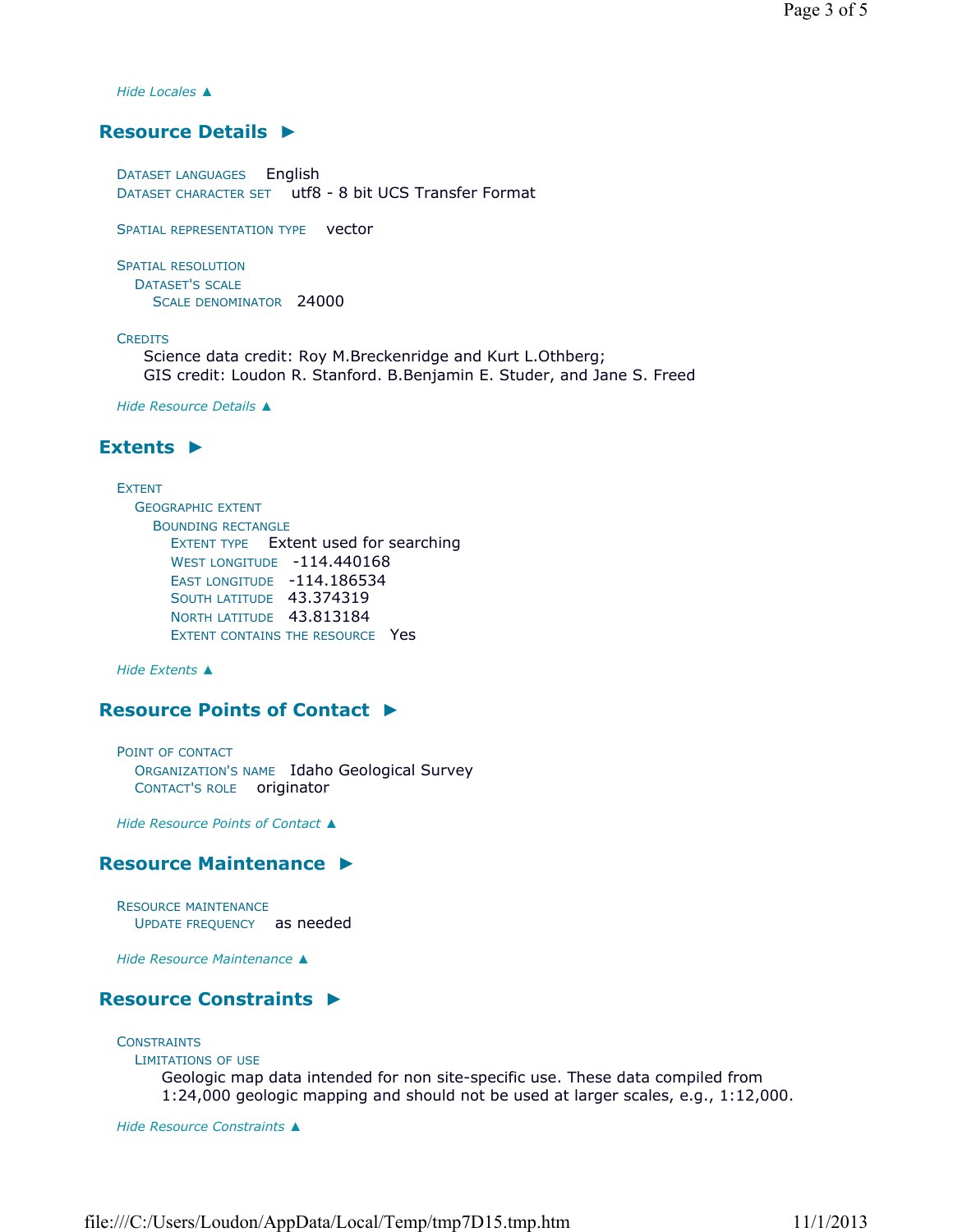## **Data Quality ►**

SCOPE OF QUALITY INFORMATION  $\blacktriangleright$ RESOURCE LEVEL dataset

*Hide Scope of quality information ▲*

*Hide Data Quality ▲*

#### **Distribution ►**

DISTRIBUTION FORMAT NAME ESRI Personal Geodatabase VERSION ESRI Personal Geodatabase

*Hide Distribution ▲*

#### **Metadata Details ►**

METADATA LANGUAGE English METADATA CHARACTER SET utf8 - 8 bit UCS Transfer Format

METADATA IDENTIFIER B883FE09-1383-4AA6-9BC2-DBF9AFB22251

SCOPE OF THE DATA DESCRIBED BY THE METADATA dataset

ARCGIS METADATA PROPERTIES METADATA FORMAT ArcGIS 1.0 METADATA STYLE ISO 19139 Metadata Implementation Specification STANDARD OR PROFILE USED TO EDIT METADATA ISO19139

CREATED IN ARCGIS 2013-10-30 16:49:21 LAST MODIFIED IN ARCGIS 2013-11-01 15:12:31

AUTOMATIC UPDATES HAVE BEEN PERFORMED No

*Hide Metadata Details ▲*

### **Metadata Contacts ►**

METADATA CONTACT INDIVIDUAL'S NAME Loudon Stanford ORGANIZATION'S NAME Idaho Geological Survey CONTACT'S POSITION Mapping Manager CONTACT'S ROLE custodian

*Hide Metadata Contacts ▲*

#### **Metadata Maintenance ►**

**MAINTENANCE** UPDATE FREQUENCY as needed